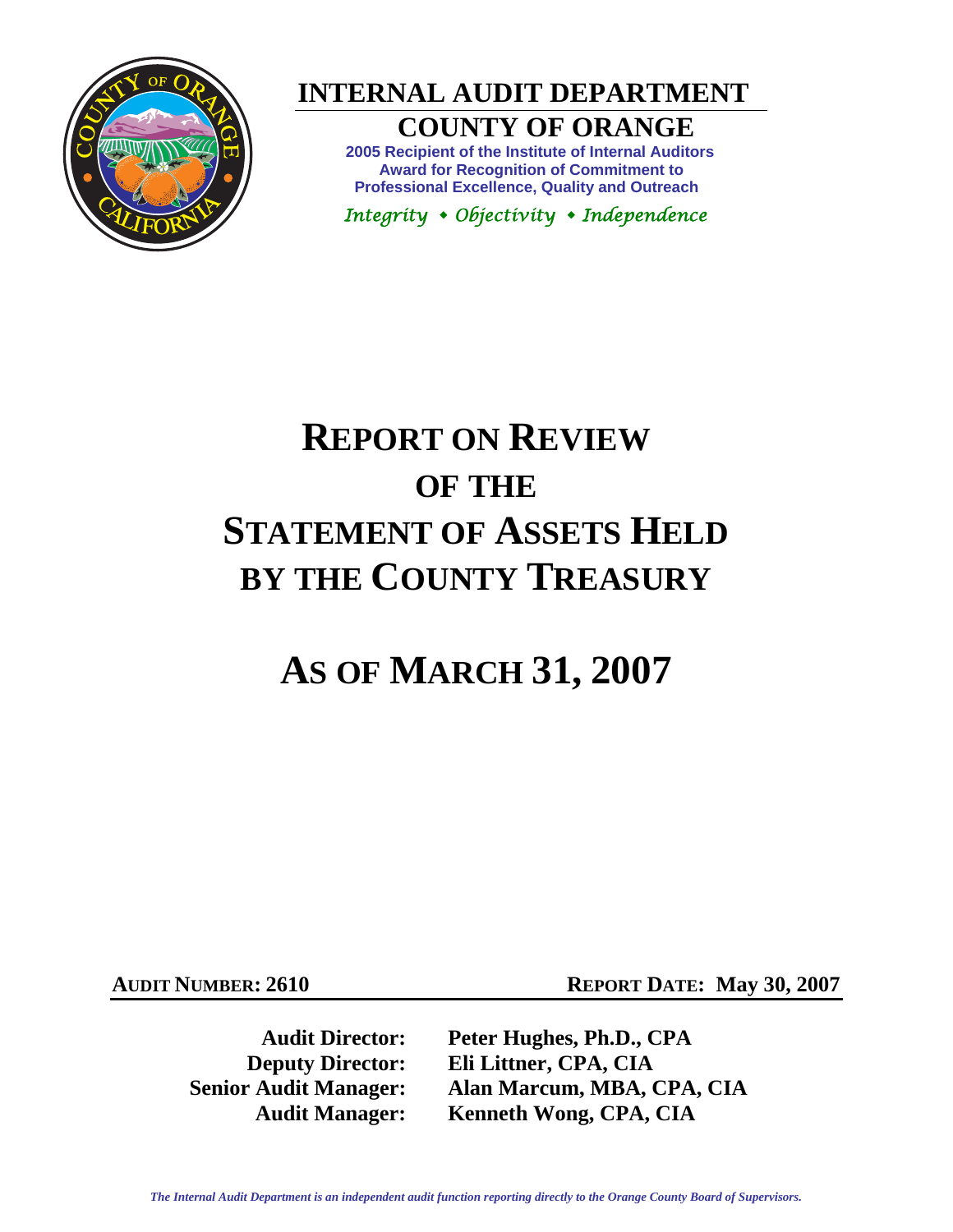## **REPORT ON REVIEW OF THE STATEMENT OF ASSETS HELD BY THE COUNTY TREASURY**

## **AS OF MARCH 31, 2007**

## **TABLE OF CONTENTS**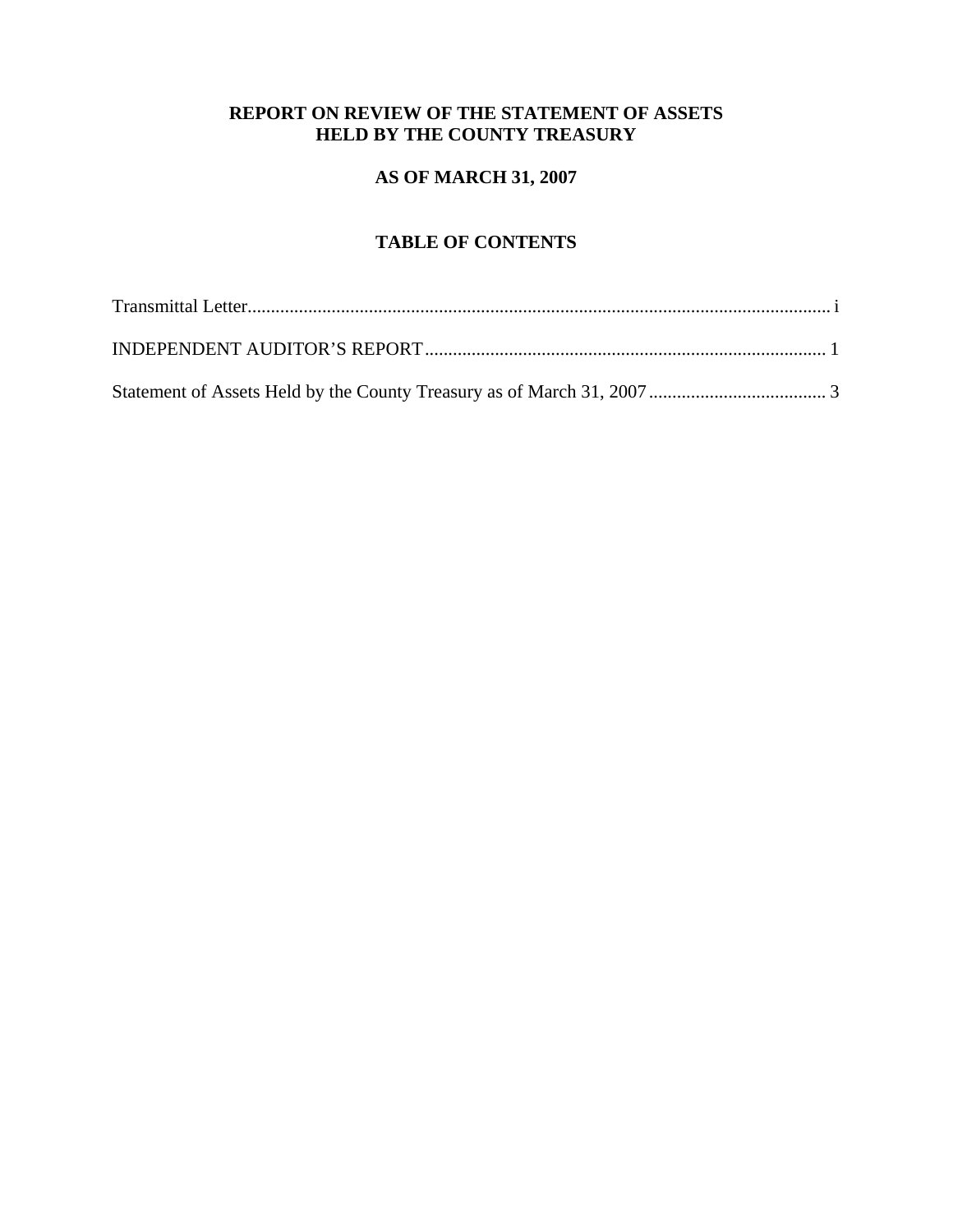<span id="page-2-0"></span> *Independence Objectivity Integrity* 



*Providing Facts and Perspectives Countywide* 

#### **OFFICE OF THE DIRECTOR**

#### **DR. PETER HUGHES**

**PH.D., MBA, CPA,**  Certified Compliance & Ethics Professional (CCEP) Certified Information Technology Professional (CITP) Certified Internal Auditor (CIA) Certified Fraud Examiner (CFE)

**E-MAIL: peter.hughes@iad.ocgov.com** 

**ELI LITTNER DEPUTY DIRECTOR** CPA, CIA, CFE, Certified Fraud Specialist (CFS), Certified Information Systems Auditor (CISA)

> **MICHAEL J. GOODWIN SENIOR AUDIT MANAGER** CPA, CIA

**ALAN MARCUM SENIOR AUDIT MANAGER** MBA, CPA, CIA, CFE

**AUTUMN MCKINNEY SENIOR AUDIT MANAGER** CPA, CIA, CISA Certified Government Financial Manager (CGFM)

**HALL OF FINANCE & RECORDS 400 CIVIC CENTER DRIVE WEST BUILDING 12, ROOM 232 SANTA ANA, CA 92701** 

www.ocgov.com/audit

**(714) 834-5475 (714) 834-2880 Fax** 

**OC FRAUD HOTLINE (714) 834-3608** 

## **COUNTY OF ORANGE BOARD OF SUPERVISORS' INTERNAL AUDIT DEPARTMENT**

### **Transmittal Letter**

Audit No. 2610

May 30, 2007

TO: Members, Board of Supervisors

FROM: Dr. Peter Hughes, CPA, Director of Clean Internal Audit Department

SUBJECT: Report on Review of the Statement of Assets Held by the County Treasury, As of March 31, 2007

At the request of the Auditor-Controller, we have completed our Report on Review of the Statement of Assets held by the County Treasury as of March 31, 2007.

Other recipients of this report: Members, Audit Oversight Committee Thomas G. Mauk, County Executive Officer David E. Sundstrom, Auditor-Controller Jan Grimes, Assistant Auditor-Controller, Central Operations Chriss W. Street, Treasurer-Tax Collector Brett R. Barbre, Chief Assistant Treasurer-Tax Collector Paul C. Gorman, Assistant Treasurer-Tax Collector, Treasury Foreperson, Grand Jury Darlene J. Bloom, Clerk of the Board of Supervisors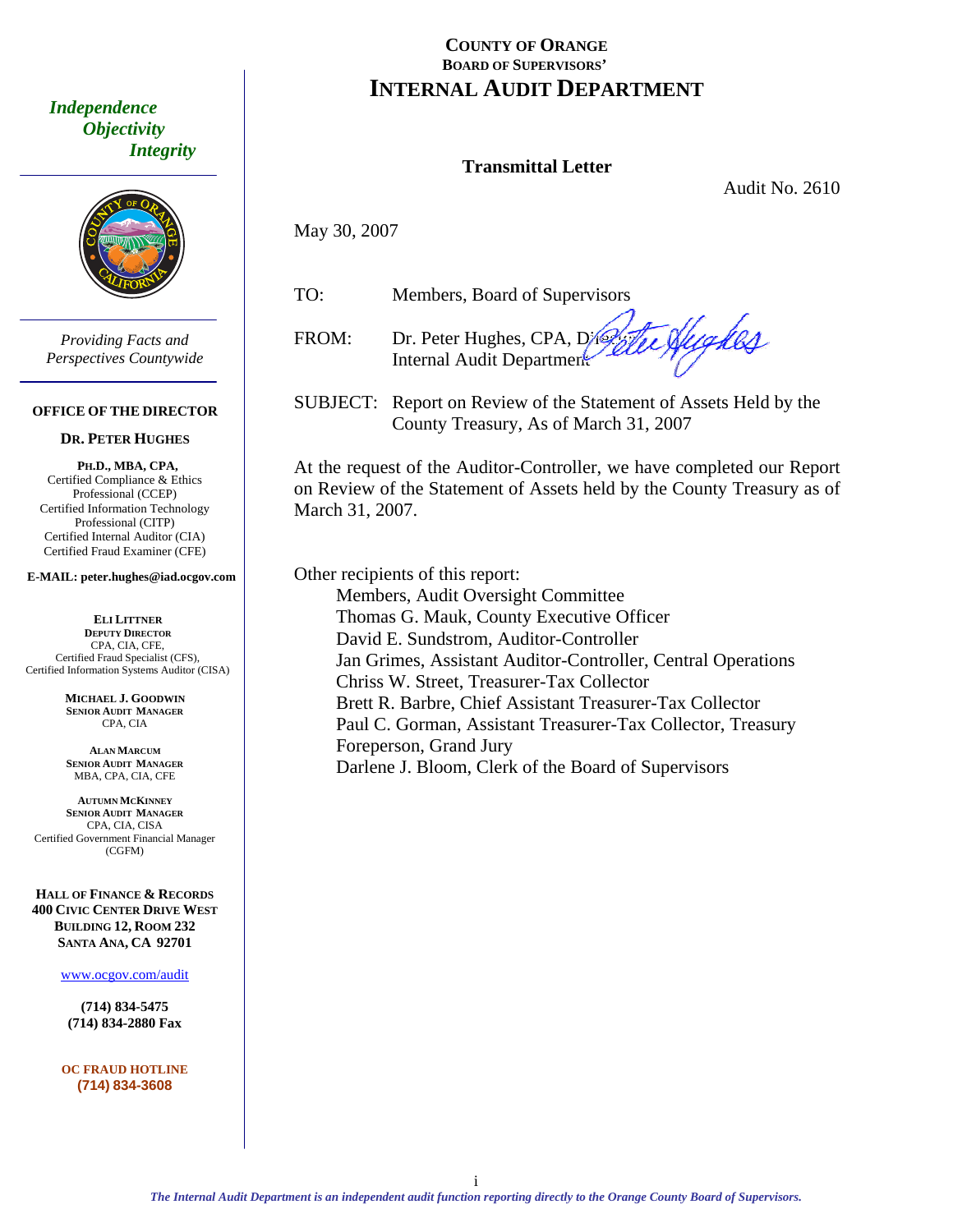<span id="page-3-0"></span> *Independence Objectivity Integrity* 



*Providing Facts and Perspectives Countywide* 

#### **OFFICE OF THE DIRECTOR**

#### **DR. PETER HUGHES**

**PH.D., MBA, CPA,**  Certified Compliance & Ethics Professional (CCEP) Certified Information Technology Professional (CITP) Certified Internal Auditor (CIA) Certified Fraud Examiner (CFE)

**E-MAIL: peter.hughes@iad.ocgov.com** 

**ELI LITTNER DEPUTY DIRECTOR** CPA, CIA, CFE, Certified Fraud Specialist (CFS), Certified Information Systems Auditor (CISA)

> **MICHAEL J. GOODWIN SENIOR AUDIT MANAGER** CPA, CIA

**ALAN MARCUM SENIOR AUDIT MANAGER** MBA, CPA, CIA, CFE

**AUTUMN MCKINNEY SENIOR AUDIT MANAGER** CPA, CIA, CISA Certified Government Financial Manager (CGFM)

**HALL OF FINANCE & RECORDS 400 CIVIC CENTER DRIVE WEST BUILDING 12, ROOM 232 SANTA ANA, CA 92701** 

www.ocgov.com/audit

**(714) 834-5475 (714) 834-2880 Fax** 

**OC FRAUD HOTLINE (714) 834-3608** 

## **COUNTY OF ORANGE BOARD OF SUPERVISORS' INTERNAL AUDIT DEPARTMENT**

### **INDEPENDENT AUDITOR'S REPORT**

Audit No. 2610

May 23, 2007

Members, Board of Supervisors Hall of Administration Building 10 Civic Center Plaza Santa Ana, CA 92701

Pursuant to Government Code §26920(a), we have reviewed the accompanying Statement of Assets Held by the County Treasury as of March 31, 2007 (financial statement) in accordance with the International Standards for the Professional Practice of Internal Auditing issued by the Institute of Internal Auditors. All information included in this financial statement is the representation of the management of the Treasurer's Office.

The Treasurer prepared a statement showing the amount and type of assets in the County Treasury as of March 31, 2007. Our review included:

- (1) Counting cash in the County Treasury and confirming cash and investments held on behalf of the Treasurer.
- (2) Verifying that the records of the County Treasury and Auditor-Controller are reconciled for cash and investment accounts.

Based on our review, with the exception of the matter described in the following paragraph, we are not aware of any material modifications that should be made to the accompanying financial statement prepared on the cash basis, as modified, which is a comprehensive basis of accounting other than United States generally accepted accounting principles.

Management has elected to omit all disclosures included in a financial statement prepared on the cash basis, as modified. If the omitted disclosures were included in the financial statement, they might influence the user's conclusions about the Treasurer's assets. Accordingly, this financial statement is not designed for those who are not informed about such matters.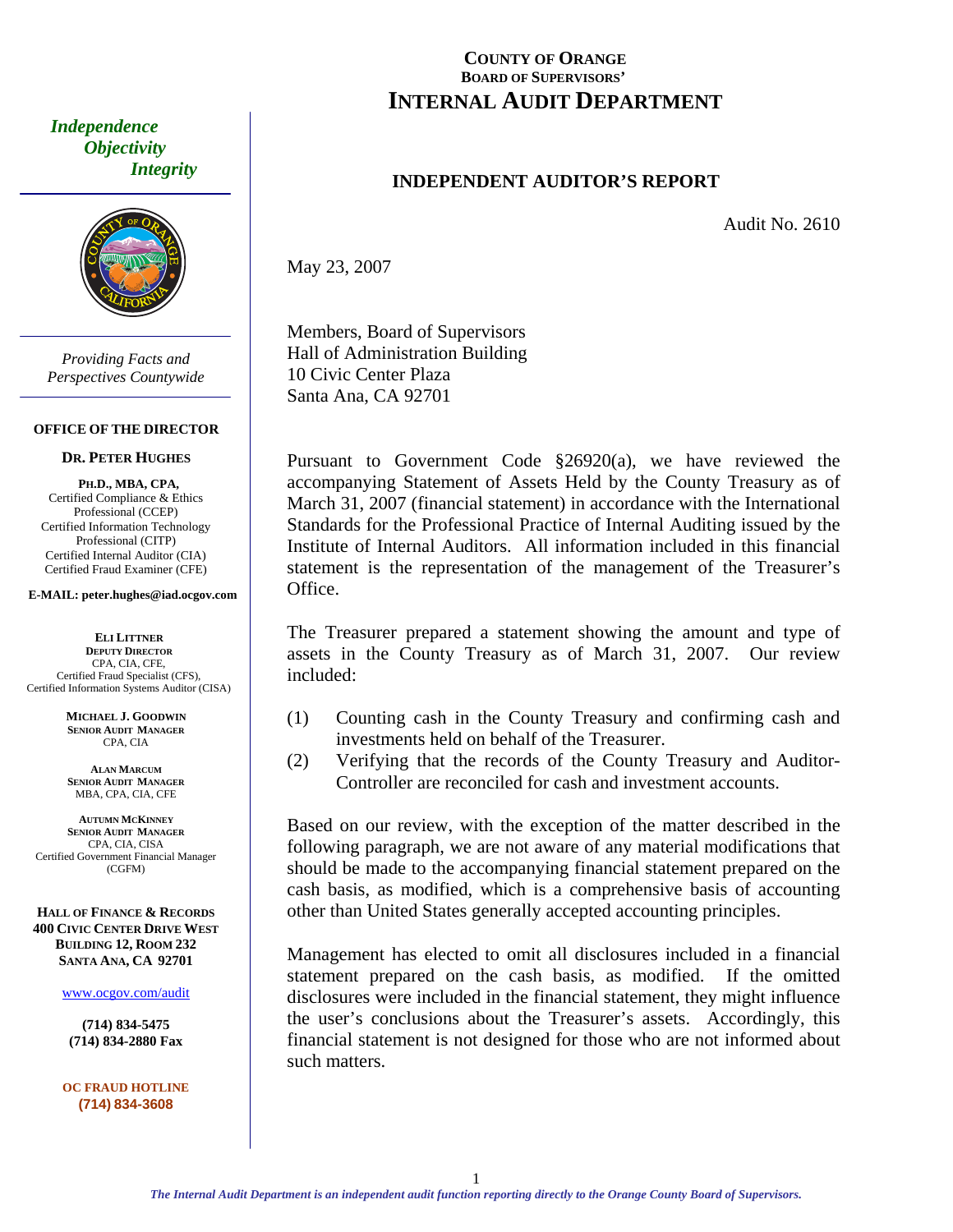*Members, Board of Supervisors May 23, 2007 Page 2* 

This report is intended for the information of the management of the County of Orange Auditor-Controller. However, this report is a matter of public record and its distribution is not limited.

Sincerely,

Dr. Peter Hughes, CPA

Director, Internal Audit

Attachment

Distribution Pursuant to Audit Oversight Procedure No. 1: Members, Audit Oversight Committee Thomas G. Mauk, County Executive Officer David E. Sundstrom, Auditor-Controller Jan Grimes, Assistant Auditor-Controller, Central Operations Chriss W. Street, Treasurer-Tax Collector Brett R. Barbre, Chief Assistant Treasurer-Tax Collector Paul C. Gorman, Assistant Treasurer-Tax Collector, Treasury Foreperson, Grand Jury Darlene J. Bloom, Clerk of the Board of Supervisors